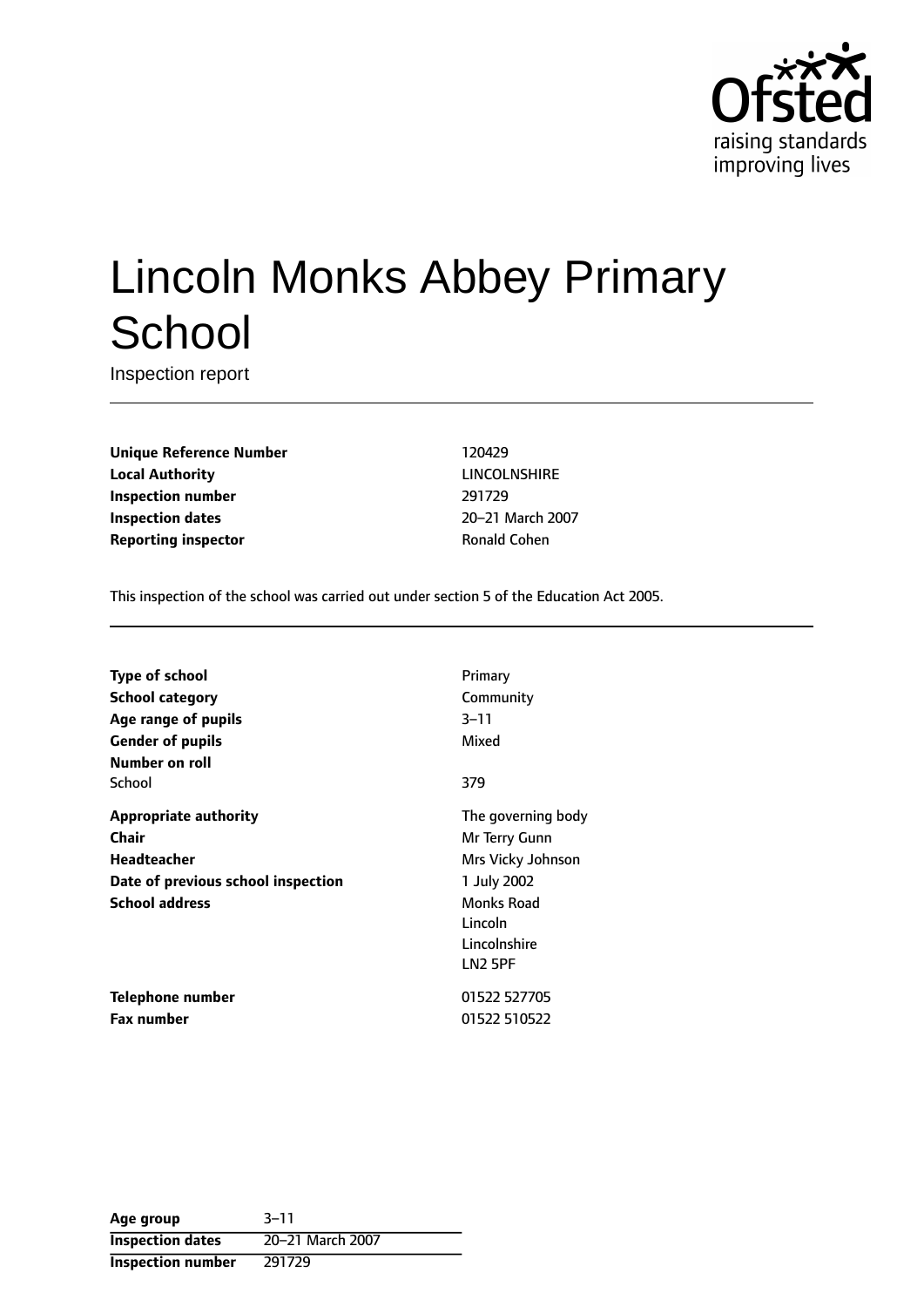.

© Crown copyright 2007

#### Website: www.ofsted.gov.uk

This document may be reproduced in whole or in part for non-commercial educational purposes, provided that the information quoted is reproduced without adaptation and the source and date of publication are stated.

Further copies of this report are obtainable from the school. Under the Education Act 2005, the school must provide a copy of this report free of charge to certain categories of people. A charge not exceeding the full cost of reproduction may be made for any other copies supplied.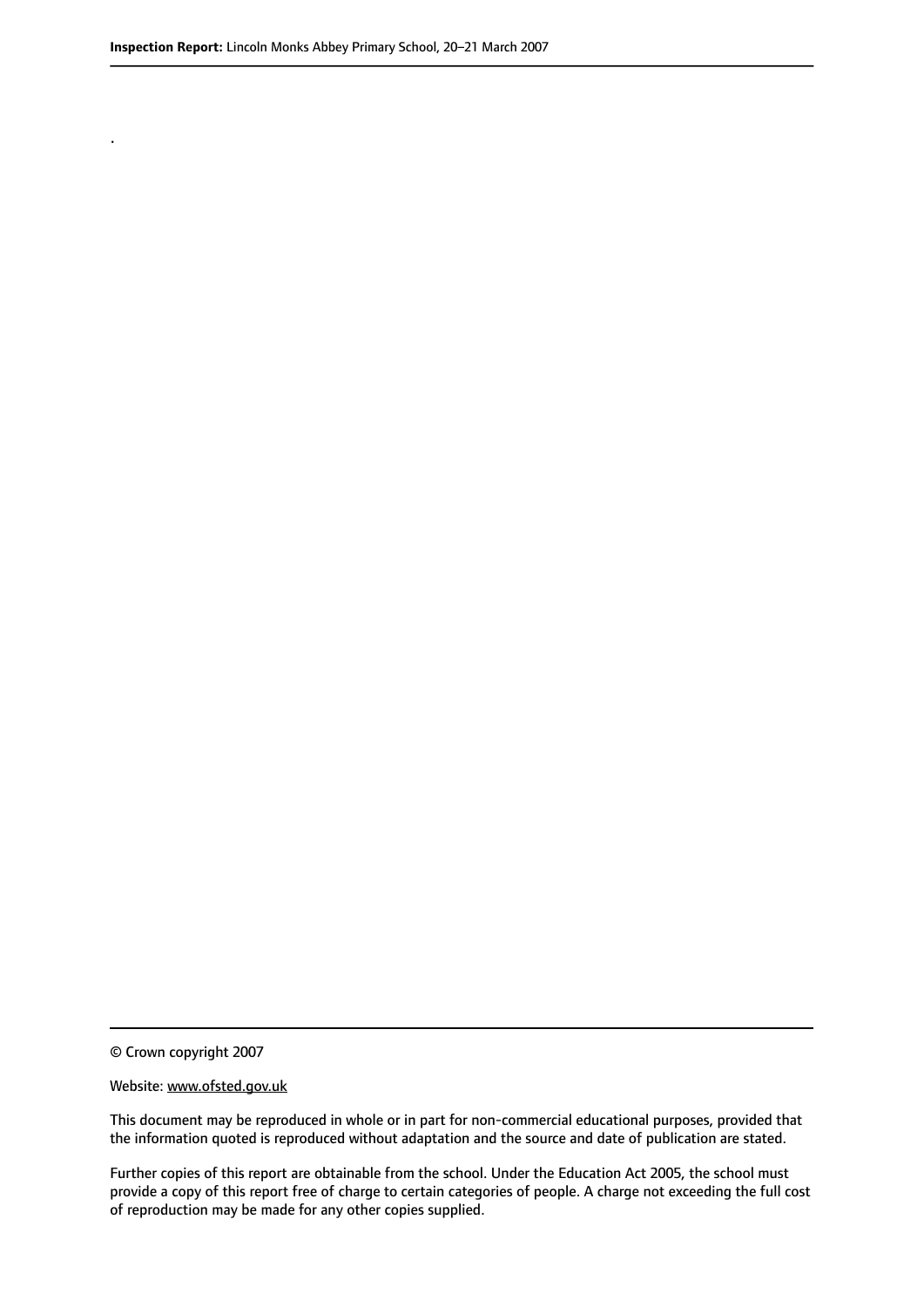### **Introduction**

The inspection was carried out by three Additional Inspectors.

#### **Description of the school**

This school is larger than most primary schools. The socio-economic circumstances of most pupils are disadvantaged. Standards on entry to the Foundation Stage are well below expectations for most children. The proportion of pupils with learning difficulties or disabilities is above average. Almost a third of the pupils come from minority ethnic cultures, particularly, but not exclusively, from Eastern Europe, and the proportion of those who are at an early stage of speaking English is well above average. There is a much higher than average number of children who join the school at different points in their primary education.

#### **Key for inspection grades**

| Grade 1 | Outstanding  |
|---------|--------------|
| Grade 2 | Good         |
| Grade 3 | Satisfactory |
| Grade 4 | Inadequate   |
|         |              |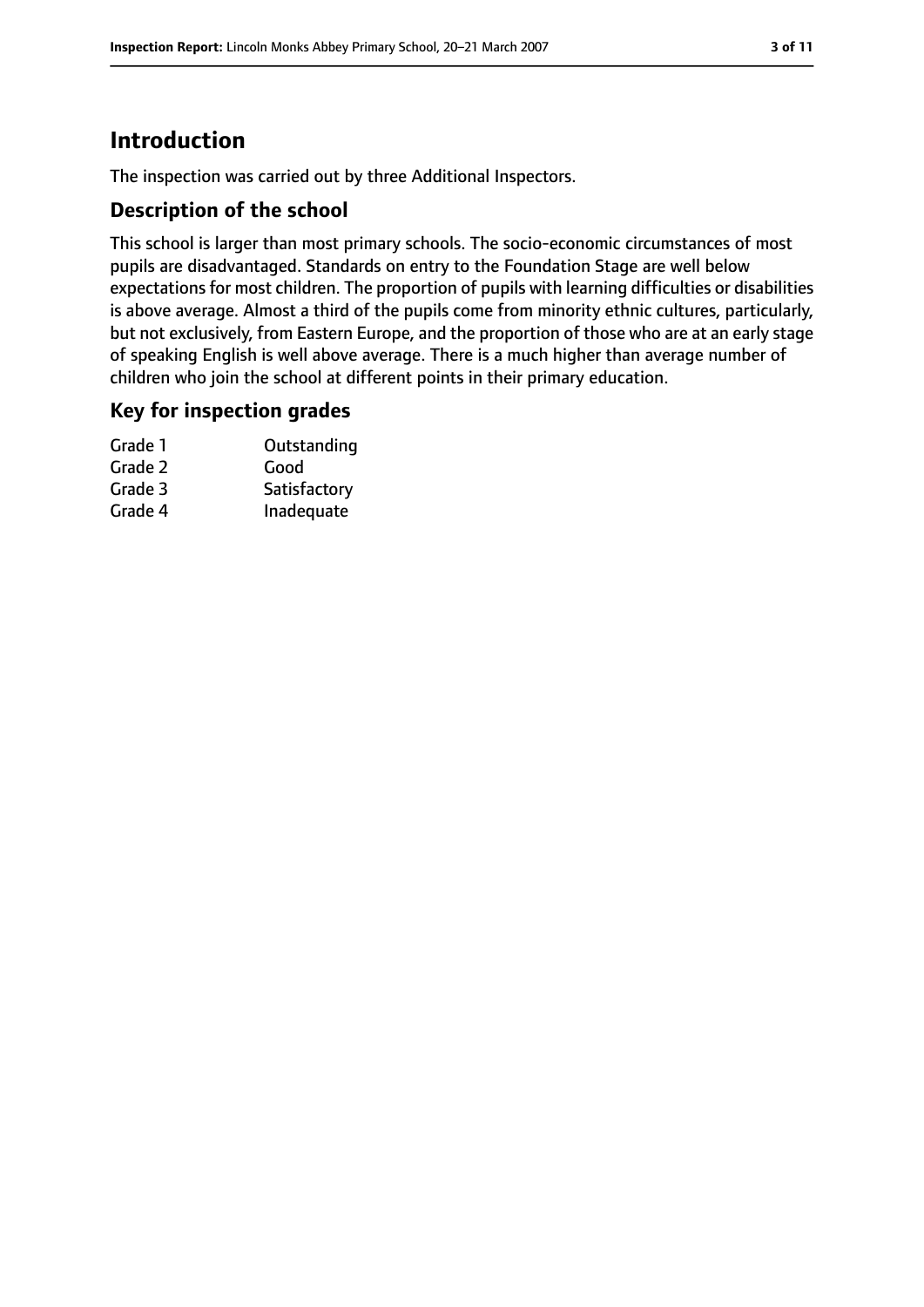### **Overall effectiveness of the school**

#### **Grade: 2**

Thisis a good school in which pupils make good progress both academically and socially. Parents rate the school highly and appreciate its good level of care for their children. They say that their children enjoy going to school. This is particularly important, given the high proportion of pupils who arrive from other countries and who have often had an unsettled education.

Children make satisfactory progress in the Foundation Stage but are not always sufficiently encouraged to develop their language skills. In Years 1 to 6, in the recent past, there have been some inconsistencies in pupils' achievement. These were recognised by the school, and strategies were initiated to bring about improvements. Although the strategic use of literacy, numeracy and information and communication technology (ICT) across all subjects is not yet fully embedded in the satisfactory curriculum, these strategies have had clear and measurable success. Consequently, current standards show good improvement, though writing remains the weakest of pupils' skills. Current standards in Year 2, though a little below the national average, are much higher than in 2006. Rigorous implementation of appropriate strategies has brought a sustained two year improvement, and current standards in Year 6 are in line with national averages, with some pupils on track to get even higher levels in the next national tests. From a starting point well below average, this represents good achievement.

This progress is the outcome of several interdependent factors.

The school has successfully created an atmosphere conducive to good learning. The provision of equal opportunities for all pupils to succeed is outstanding. This begins with the establishment of a warm, caring and encouraging atmosphere, in which pupils enjoy good relationships with the staff. Pupils, consequently, have positive attitudes to learning and this helps them achieve well.

Pupils' personal development is good and is another key factor in their good achievement. The close attention given to their personal, social, health and citizenship education (PSHE) results in their showing increasing maturity as they go through the school.

Pupils also make good progress because the vast majority of teaching is good. In a small number of lessons learning is too slow and pupils are not so interested in their work. Most lessons, however, are well organised and conducted at a good pace so that learning is fun. Many teachers give pupils clear guidance on how to improve their work. However, this is not yet uniformly the case.

Leadership and management are good. The headteacher's and her staff's commitment to raising standards by providing pupils with a rich diet of experiences to ensure that they enjoy learning are underpinned by well organised monitoring and evaluating procedures. Consequently, the school has an accurate view of areas needing development. Governors are involved and provide good support. Finances are well managed and the school provides good value for money. This, along with the effective steps taken to promote improvement since the previous inspection, demonstrates that the school has a good capacity to improve in the future.

#### **What the school should do to improve further**

- Raise the standards of writing throughout the school.
- Ensure that marking is used consistently well to inform pupils clearly what they need to do to improve their work, and to set targets to attain.
- Widen the curriculum opportunities for language development in the Foundation Stage.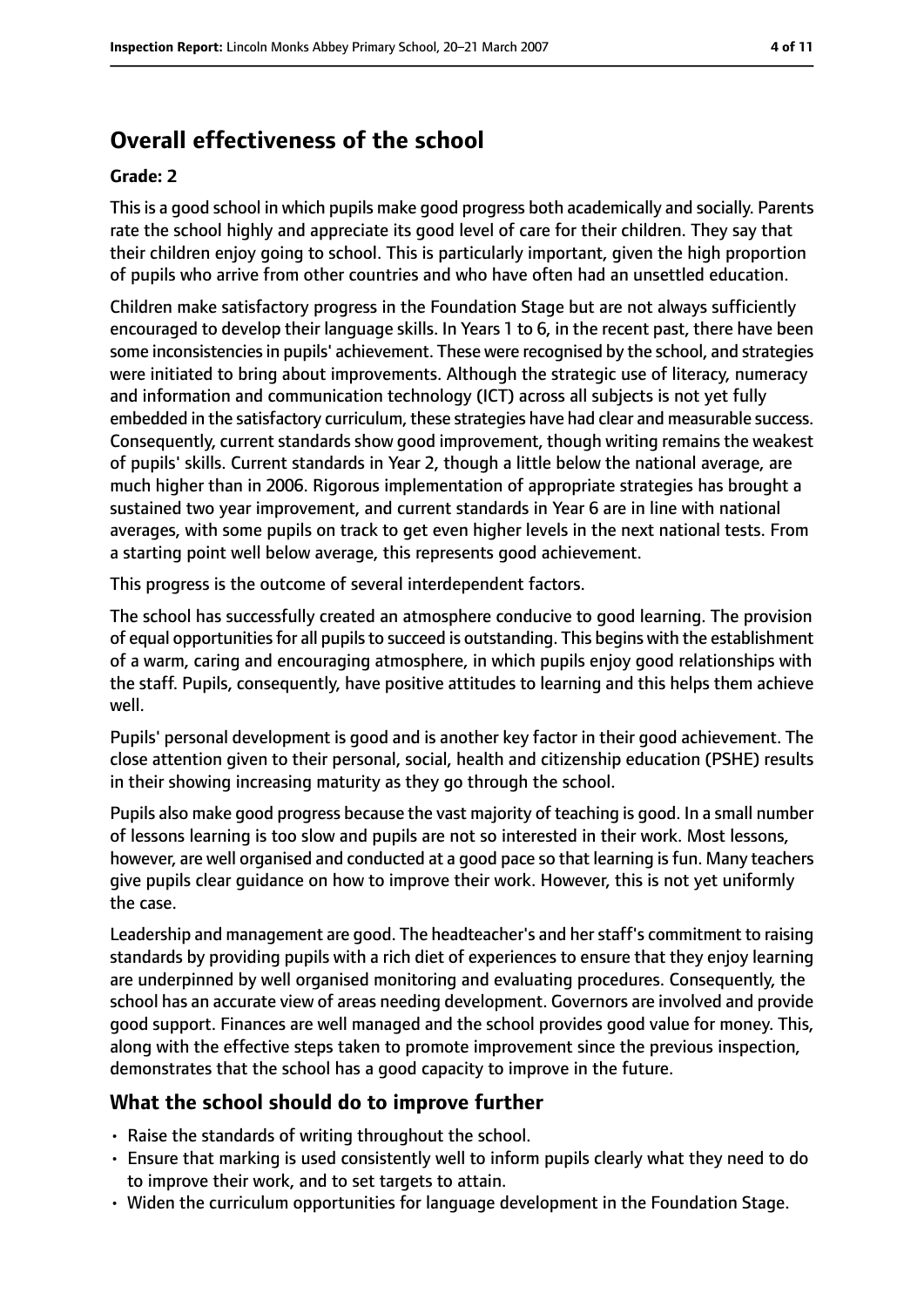- 
- Promote the use of writing, number work and information technology throughout the curriculum.

### **Achievement and standards**

#### **Grade: 2**

In the Foundation Stage, children make satisfactory progress, though they enter Year 1 with well below average skills. They are presented with an expanding variety of well organised activities, but opportunities to develop their language skills are missed, and this slows their learning.

At the end of Year 2, pupils' levels of attainment in 2006 were well below average. However, the current Year 2 pupils have gained particular strengths in learning resulting in good achievement and improved standards, which although below average, indicate good progress.

A decline in Year 6 pupils' performance in 2005 was because of staffing problems and the arrival of a significant proportion of pupils for whom English was not their first language. Some pupils also had challenging learning difficulties. Results in 2006 were markedly improved and close to average. The recent whole-school focus on improving teaching and learning is paying dividends and current standards show clearly that pupils are making good progress. Although writing remains the weakest subject, pupils are now performing at least at national averages in all subjects. The school is on course to meet its demanding targets. Pupils with learning difficulties and those with English as an additional language make good progress because of effective support.

### **Personal development and well-being**

#### **Grade: 2**

Pupils' personal development and well-being are good. The school provides a happy environment where pupils feel valued and safe. The quality of spiritual, moral, social and cultural development is good. Opportunities for reflection are provided through assemblies and in lessons. Moral and social development is well supported by the PSHE programme, circle time and the way pupils are encouraged to take on responsibilities such as peer mediators. Cultural development is enhanced through events such as the One World Week and through the wider curriculum. Residential outward bound trips in Years 5 and 6 help to develop pupils' social skills, team building and independence. Pupils have a voice through the school council, whose members display good levels of initiative and responsibility, saying they are 'representatives, not leaders'. Their decisions have had an impact on school life, for example, in the purchase of playground equipment.

Pupils have a good understanding of the importance of a healthy lifestyle. This is supported by curricular developments in PSHE and physical education (PE) as well as extra curricular activities. Behaviour is good. Pupils are polite, helpful and talk enthusiastically about school and how much they enjoy being there. Attendance is satisfactory. Pupils make a contribution to the community by raising money for charities and making links with agencies such as the police. By the end of Year 6, pupils are acquiring the basic skills and qualities that will equip them for their future life.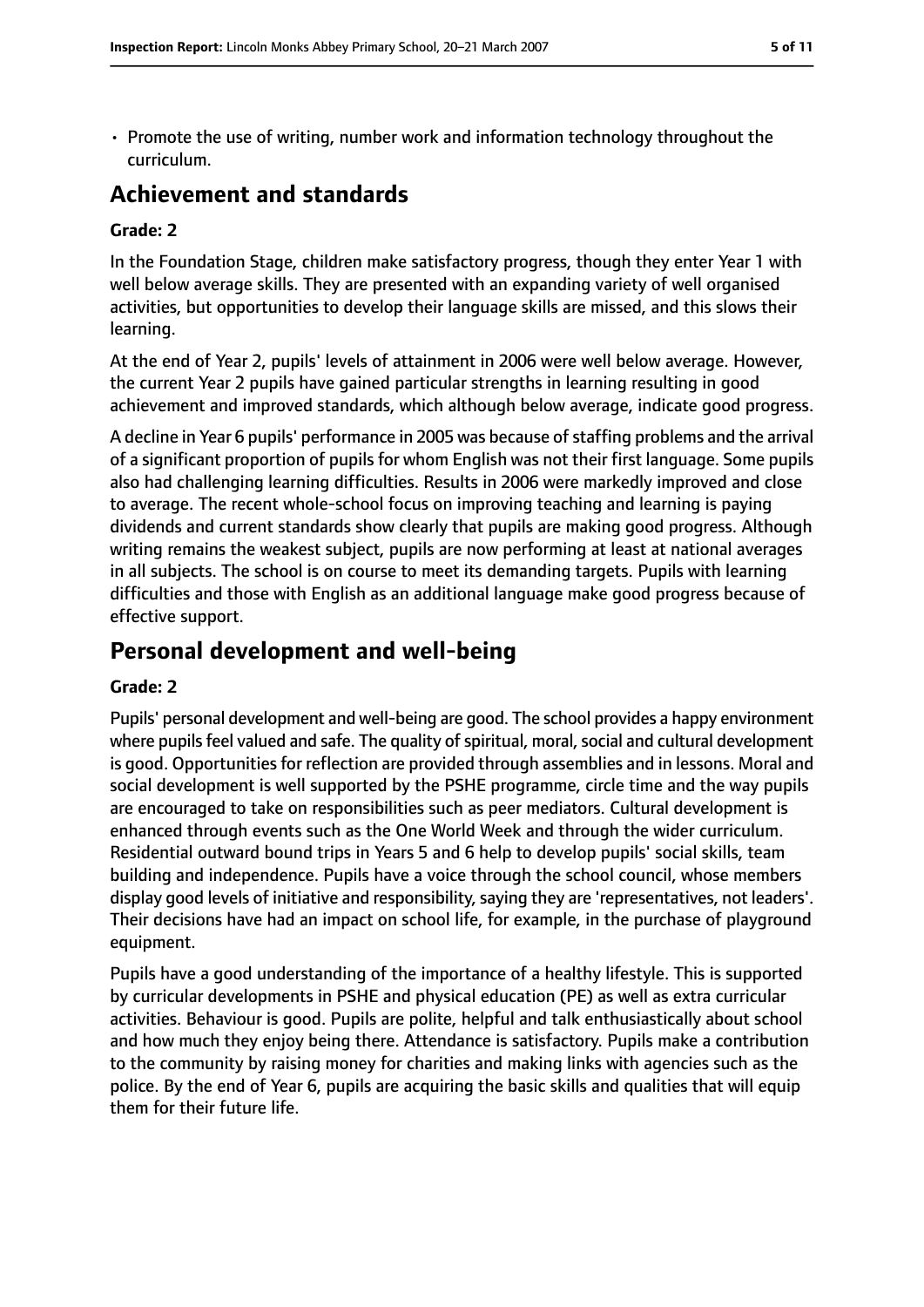## **Quality of provision**

### **Teaching and learning**

#### **Grade: 2**

Teaching and learning are good, enabling pupils to make good progress. The leadership team is working hard to raise the standard of teaching and their efforts are already showing clear signs of success. In many lessons, teachers plan effectively to meet the different needs of learners and they make good use of teaching assistants to support individuals or groups of pupils. They place learning firmly at the centre of activities and encourage thinking skills which enable pupils to reflect upon and talk about their learning. Where teaching is only satisfactory, learning is compromised by a lack of pace and a focus upon activities rather than learning outcomes. In Years 1 to 6, teachers create stimulating classrooms which provide a positive environment for learning. In the Foundation Stage teaching is satisfactory but pupils' speaking, listening and writing skills are not sufficiently well developed.

Although assessment and tracking systems are in place to monitor progress, marking and feedback to pupils are inconsistent and do not always inform pupils about the next steps they need to take to improve their work.

#### **Curriculum and other activities**

#### **Grade: 3**

The school provides a satisfactory and inclusive curriculum. Important skills, such as mathematics, science and PE are given increasing emphasis. Creative elements such as drama, art and music are developing well. The youngest children get off to a satisfactory start. Pupils in Years 1 to 6 are given increasing opportunities to engage in discussion to facilitate learning, although this approach is not yet consistently applied. Writing, numeracy and ICT skills are not yet promoted well enough through other subjects. Personal and social development are given strong emphasis and lie at the heart of the school's work. Visits, residential experiences, visitors and themed events such as the One World Week, help to break down barriers between subjects and bring learning to life. Pupils of all ages enjoy and benefit from a good range of popular clubs and activities, such as tennis, animation, construction and computer clubs.

#### **Care, guidance and support**

#### **Grade: 2**

Care, guidance and support are good. A high priority is placed on the quality of pastoral care of pupils and everything is done to ensure their well-being. Incidences of bullying are rare and pupils are confident that they are dealt with effectively by teachers as well as their peers. The school has developed a wide range of strategies to provide support for vulnerable pupils, including those with behavioural problems, learning difficulties and for newly arrived pupils, including those whose first language is not English. Strong links with other agencies support this process. There is good support for parents, carers and families, including learning workshops and this is helping to engage them in the learning process. The breakfast club and after school clubs extend care beyond the school's day.

All the checks required to secure the safeguarding of pupils have been carried out. Health and safety checks and risk assessments are robust and regularly monitored. A comprehensive programme, which makes good use of visitors, assemblies, lessons and circle time, encourages pupils to think about their relationships, health and personal safety.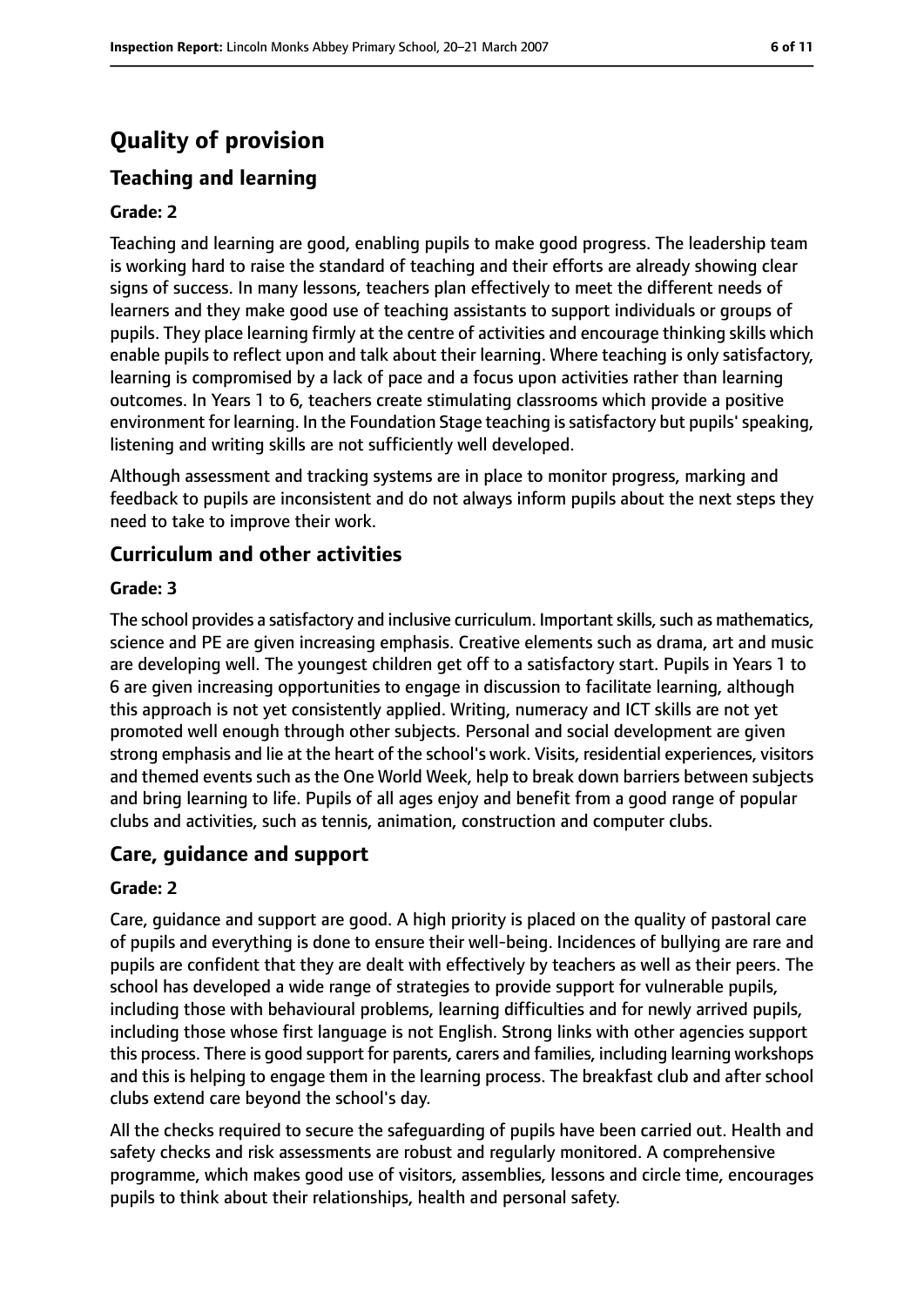There have been improvements in the way data are used to track pupils' progress but there is inconsistency in marking and the setting of individual targets for improvement.

### **Leadership and management**

#### **Grade: 2**

The headteacher, ably supported by her senior colleagues, sets clear and positive direction for the work of the school. Together, they make a strong team, which enjoys the support and the co-operation of the whole staff. There is a sharp focus on improving pupils' learning, progress and standards. This is set alongside the firm commitment to ensuring the highest levels of care and personal development.

The headteacher has led the school positively through a challenging period, including the arrival of increasing numbers of pupils, many of whom have not had a continuing or formal educational experience, and who often join and leave the school part way through their primary education. She has coped with these issues effectively and efficiently. Her understated assessment of some of the school's features, as set out in the school's self-evaluation documents, reflects her modesty rather than her real knowledge and understanding of her school.

Governance is good. Governors ask the right questions to hold the school to account for its performance and check regularly for themselves how well it is doing. Monitoring and evaluation are increasingly thorough and rigorous. Any dips in performance are quickly identified and action taken to remedy them. Strong links with the local community and other schools successfully enhance the learning opportunities presented to pupils.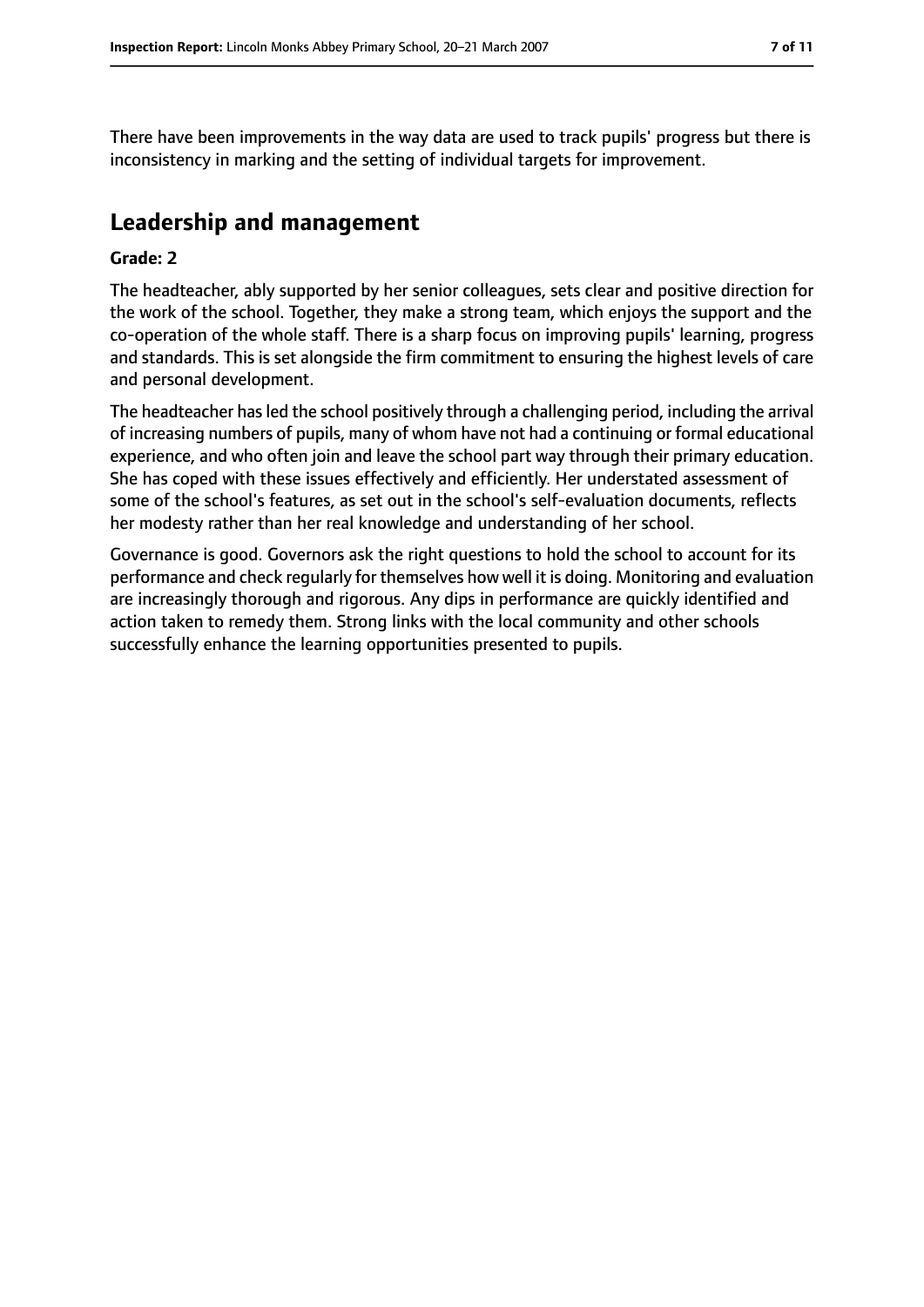**Any complaints about the inspection or the report should be made following the procedures set out in the guidance 'Complaints about school inspection', which is available from Ofsted's website: www.ofsted.gov.uk.**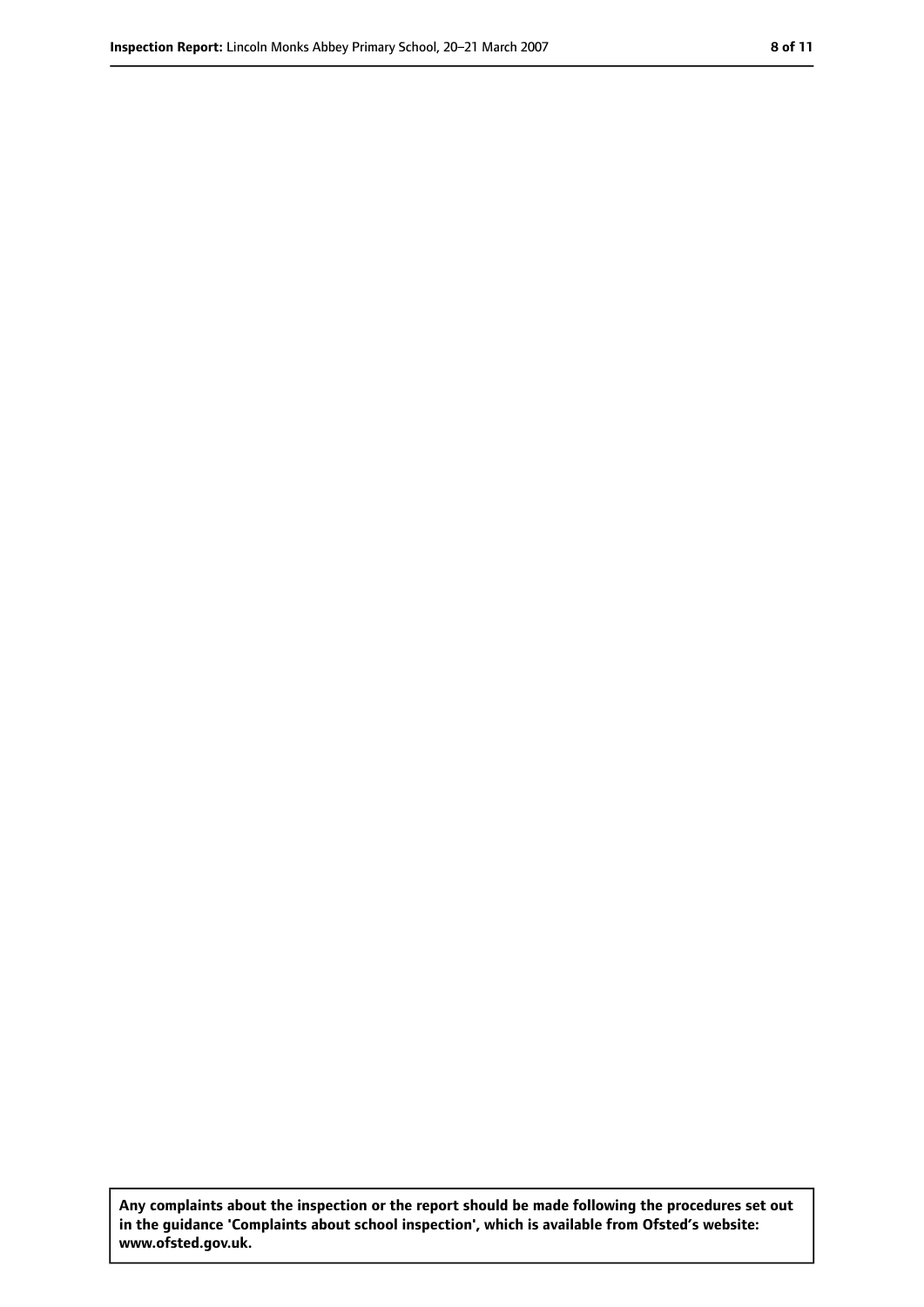#### **Annex A**

### **Inspection judgements**

| Key to judgements: grade 1 is outstanding, grade 2 good, grade 3 satisfactory, and grade 4 | <b>School</b>  |
|--------------------------------------------------------------------------------------------|----------------|
| inadequate                                                                                 | <b>Overall</b> |

### **Overall effectiveness**

| How effective, efficient and inclusive is the provision of education, integrated<br>care and any extended services in meeting the needs of learners? |     |
|------------------------------------------------------------------------------------------------------------------------------------------------------|-----|
| How well does the school work in partnership with others to promote learners'<br>well-being?                                                         |     |
| The quality and standards in the Foundation Stage                                                                                                    |     |
| The effectiveness of the school's self-evaluation                                                                                                    |     |
| The capacity to make any necessary improvements                                                                                                      |     |
| Effective steps have been taken to promote improvement since the last<br>inspection                                                                  | Yes |

#### **Achievement and standards**

| How well do learners achieve?                                                                               |  |
|-------------------------------------------------------------------------------------------------------------|--|
| The standards <sup>1</sup> reached by learners                                                              |  |
| How well learners make progress, taking account of any significant variations between<br>groups of learners |  |
| How well learners with learning difficulties and disabilities make progress                                 |  |

#### **Personal development and well-being**

| How good is the overall personal development and well-being of the<br>learners?                                  |  |
|------------------------------------------------------------------------------------------------------------------|--|
| The extent of learners' spiritual, moral, social and cultural development                                        |  |
| The behaviour of learners                                                                                        |  |
| The attendance of learners                                                                                       |  |
| How well learners enjoy their education                                                                          |  |
| The extent to which learners adopt safe practices                                                                |  |
| The extent to which learners adopt healthy lifestyles                                                            |  |
| The extent to which learners make a positive contribution to the community                                       |  |
| How well learners develop workplace and other skills that will contribute to<br>their future economic well-being |  |

#### **The quality of provision**

| How effective are teaching and learning in meeting the full range of the<br>learners' needs?          |  |
|-------------------------------------------------------------------------------------------------------|--|
| How well do the curriculum and other activities meet the range of needs<br>and interests of learners? |  |
| How well are learners cared for, quided and supported?                                                |  |

 $^1$  Grade 1 - Exceptionally and consistently high; Grade 2 - Generally above average with none significantly below average; Grade 3 - Broadly average to below average; Grade 4 - Exceptionally low.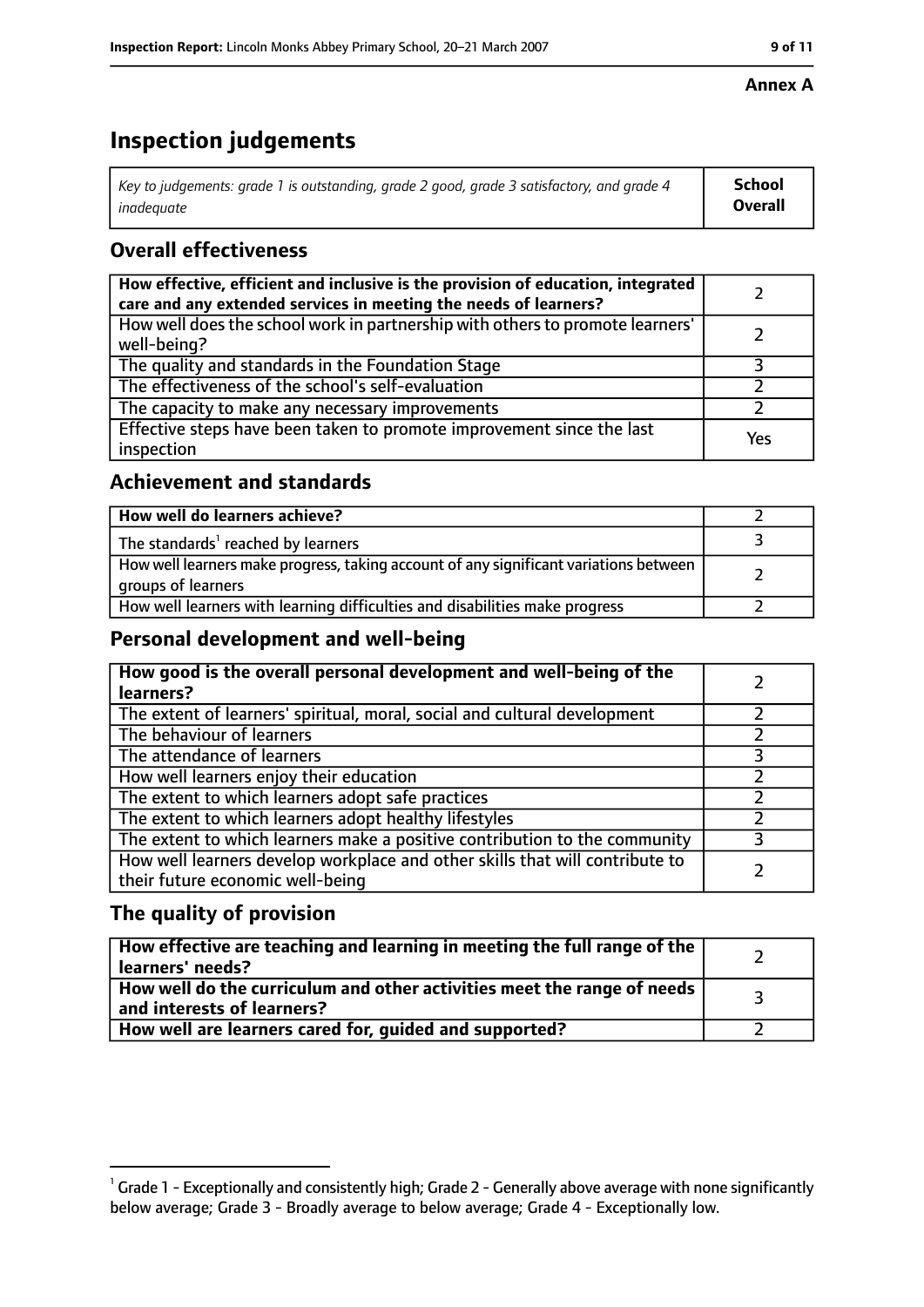#### **Annex A**

### **Leadership and management**

| How effective are leadership and management in raising achievement<br>and supporting all learners?                                              |           |
|-------------------------------------------------------------------------------------------------------------------------------------------------|-----------|
| How effectively leaders and managers at all levels set clear direction leading<br>to improvement and promote high quality of care and education |           |
| How effectively performance is monitored, evaluated and improved to meet<br>challenging targets                                                 |           |
| How well equality of opportunity is promoted and discrimination tackled so<br>that all learners achieve as well as they can                     |           |
| How effectively and efficiently resources, including staff, are deployed to<br>achieve value for money                                          |           |
| The extent to which governors and other supervisory boards discharge their<br>responsibilities                                                  | 7         |
| Do procedures for safequarding learners meet current government<br>requirements?                                                                | Yes       |
| Does this school require special measures?                                                                                                      | <b>No</b> |
| Does this school require a notice to improve?                                                                                                   | No        |